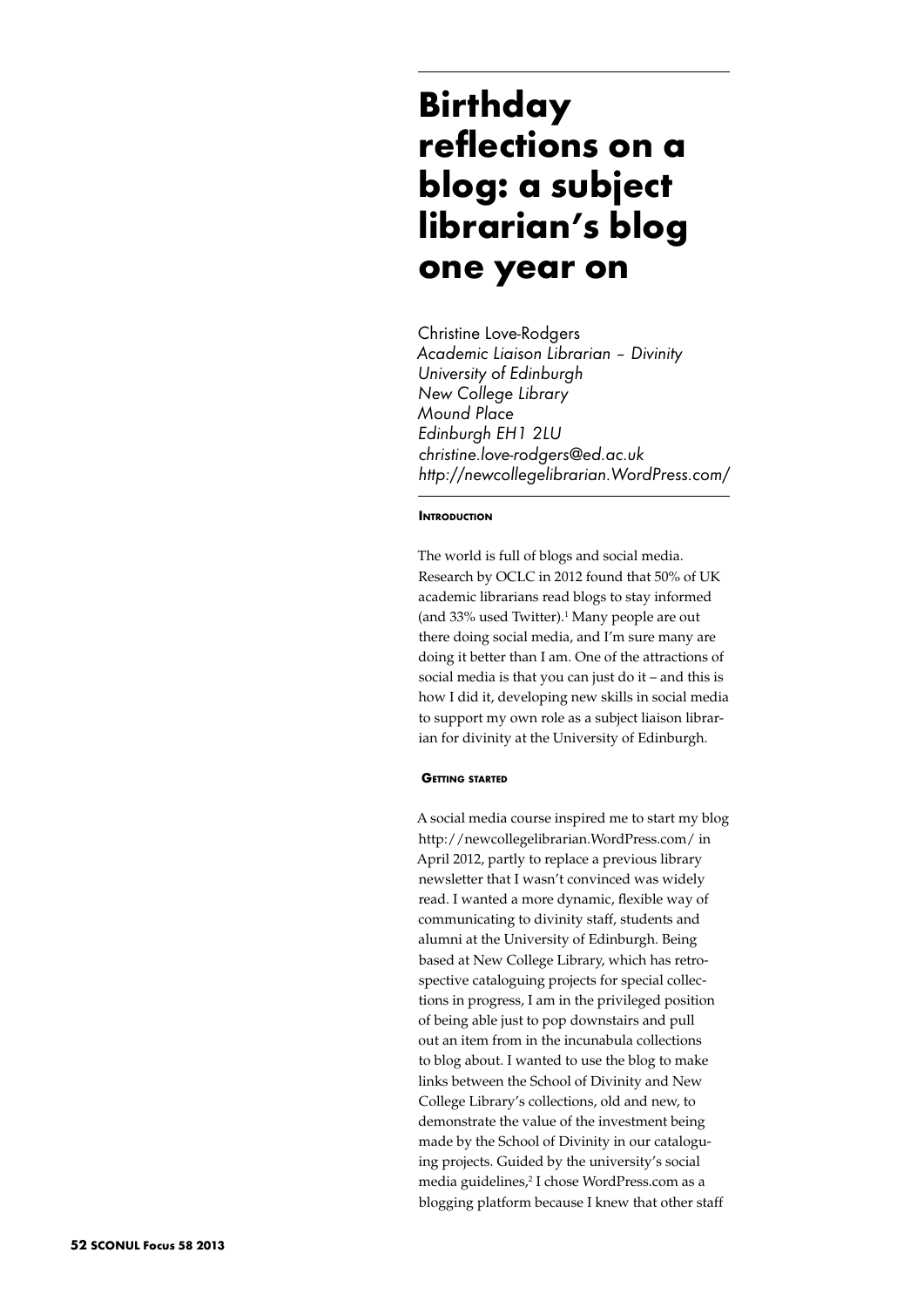in the School of Divinity were using it and that there were WordPress blogs in similar libraries to mine (e.g. Glasgow and St Andrews universities). One of the features I liked about WordPress was the ability to link up with other forms of social media to broadcast your blog posts automatically, and I linked my blog to my Twitter and LinkedIn accounts. I wanted to set up a digital identity for myself focused on New College Library, and so chose an image from one of the library's stained glass windows as an identity picture.

# **What did I blog?**

Many excellent blogs exist, by individual librarians, institutions and special collections departments or projects within institutions (see UkLibrary blogs<sup>3</sup> or CILIP members blog landscape<sup>4</sup>). My focus was to articulate the diversity and activity of my academic liaison librarian role to my user community and beyond. I blogged the information that I was already sending out by email to the School of Divinity – the 'need to know' news about library closures, important deadlines and online resources trials. But I also blogged about 'would like you to know' information that I would not have directly emailed staff and students about, such as bulletins on new books and articles on special collections items and collections. I aimed to keep my posts short (100–200 words) with an accompanying image. This helped me to keep the blog updated regularly, enabling me to use the blog to add value to my activities and fit blogging into a busy schedule.

I hesitated at first about whether to blog about e-resources and e-resource trials when these resources would not be accessible to blog readers outside the University of Edinburgh. However, a colleague reminded me of the professional importance of sharing information with other librarians about what we are trialling, so I went ahead, taking care to flag up that the links were for University of Edinburgh users only.

Dickson and Holley point out that 'traditional blogs still require the student to come to it rather than the library going to the users',<sup>5</sup> contrasting them with Twitter, which allows 'librarians to go where the students are already located'. This was one reason why I used Twitter in conjunction with my blog, and it meant I could spread my net that much wider. With my blog posts automatically distributed by Twitter, I also tweeted and retweeted news from e-resources relevant to my subject area. Acting with my subject liaison librarian filter, I could interact with official UofE

Information Services accounts to pass on relevant information to my user community. I also found the use of hashtags effective for linking my activities as advertised on the blog to wider University of Edinburgh events, such as Innovative Learning Week (#ILW2013). I included some brief information skills posts – for instance on theses, or the use of the catalogue, but found that interactivity was limited.



#### **Time spent**

The actual writing time for each post depended on the material chosen – many blog entries were amplifications of material I was already sending out by email, or drew on material I had written for reports or project plans. More time consuming were the blog entries written on special collections items which, even if I restricted my research to the use of the *Dictionary of national bibliography*, still required time spent retrieving, examining and photographing the item itself. I found I could manage my writing time more effectively if I composed some blog posts during quieter periods and scheduled them to be published in a later and busier part of the university year.

I did spend time publicising my blog, through emails to the School of Divinity in induction sessions, and through mentions in university newsletters and magazines. I also spent time building my social media profile, through sourcing other relevant blogs and twitter feeds and following them in the hope that they would follow me.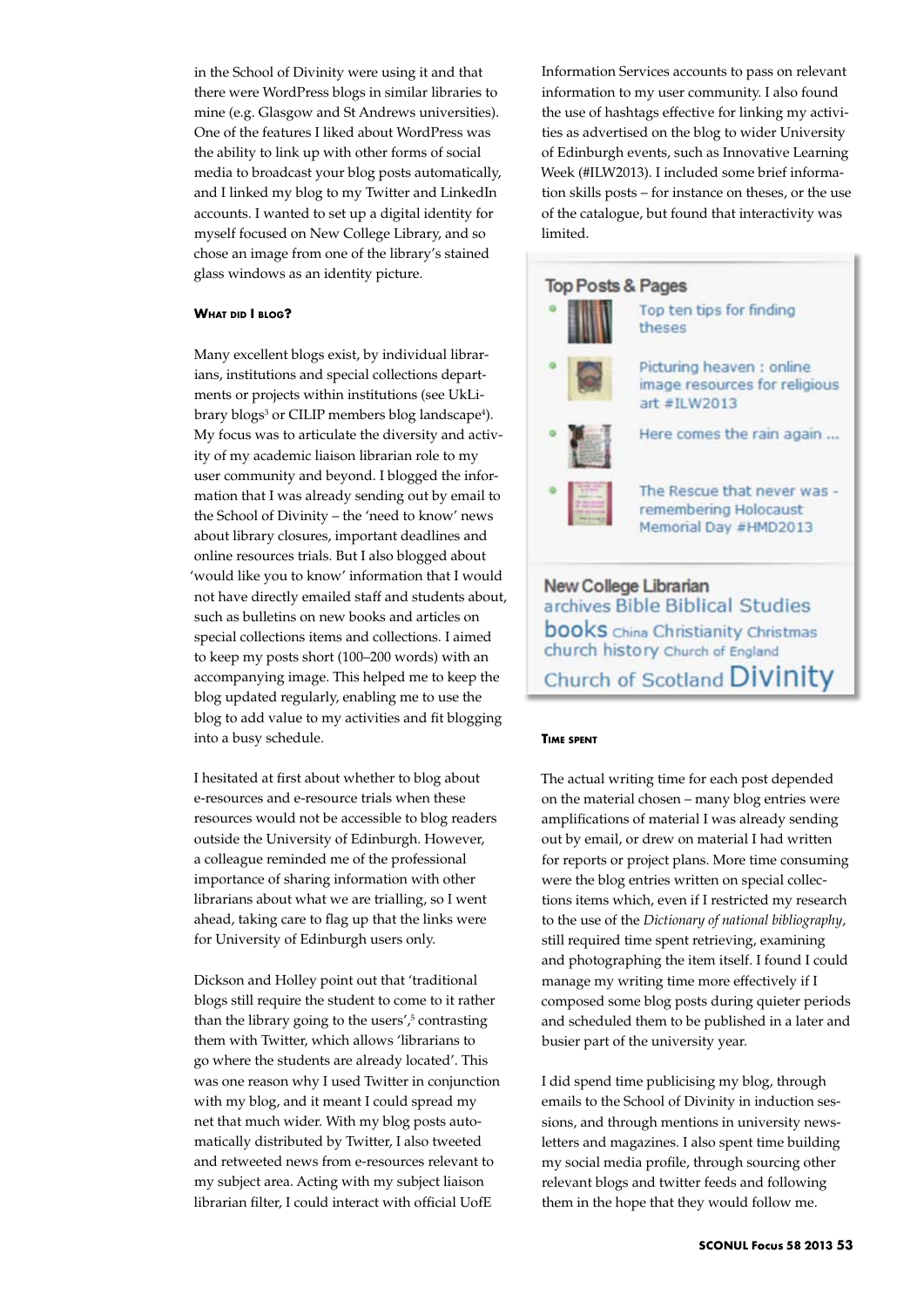Some time – but not a lot – was required to deal with the comments and queries that came via the blog and via twitter. An effective spam filter dealt with many of them but I did receive some genuine enquiries.

## **Who read my blog?**

Usage started small and steadily increased, to 100+ followers and 5500+ hits in 12 months after it began. WordPress's accessible statistics functions allowed me to see who was reading my blog in some detail. Jumps in usage followed publication of blog posts, but also peaked at unexpected times such as weekends. By far and away the most popular blog post was *New JSTOR collections benefit e-journals for divinity* – which was little more than a list of e-journals available via a new JSTOR package.

| Keyword: 'jstor'                                                                                                        |                                                                                                                                                                                                                                                                                                                                                                                                                                                                                                                                                                                                                                                                                                                                                       |                   |
|-------------------------------------------------------------------------------------------------------------------------|-------------------------------------------------------------------------------------------------------------------------------------------------------------------------------------------------------------------------------------------------------------------------------------------------------------------------------------------------------------------------------------------------------------------------------------------------------------------------------------------------------------------------------------------------------------------------------------------------------------------------------------------------------------------------------------------------------------------------------------------------------|-------------------|
|                                                                                                                         |                                                                                                                                                                                                                                                                                                                                                                                                                                                                                                                                                                                                                                                                                                                                                       |                   |
|                                                                                                                         | New JSTOR collections benefit e-journals for Divinity                                                                                                                                                                                                                                                                                                                                                                                                                                                                                                                                                                                                                                                                                                 |                   |
|                                                                                                                         | August 23, 2012 & newcollegelibrarian                                                                                                                                                                                                                                                                                                                                                                                                                                                                                                                                                                                                                                                                                                                 | C Leave a comment |
| titles relevant to Divinity, such as:                                                                                   | Are you a fan of JSTOR electronic journals ? In 2012 the University of Edinburgh purchased<br>the JSTOR Collections V & VIII. This has increased the coverage of backruns of a number of                                                                                                                                                                                                                                                                                                                                                                                                                                                                                                                                                              |                   |
| 1994-2007<br>1970-2007<br>· Jewish History 1986-2007<br>1835-2006<br>· Prooftexts 1981-2010<br>Online library resources | · Contemporary Religions in Japan 1960-1970<br>. The Catholic Historical Review 1915-2006<br>· International Journal of the Classical Tradition<br>· International Journal for Philosophy of Religion<br>· International Journal of Hindu Studies 1997-2007<br>· Japanese Journal of Religious Studies 1974-2011<br>. The Journal of Ethics 1997-2007<br>· Journal of Feminist Studies in Religion 1985-2011<br>. Journal of Religion and Health 1961-2007<br>. The Journal of Religious Ethics 1973-2005<br>. The Journal of the Royal Asiatic Society<br>. Nova Religio: The Journal of Alternative and<br>Emergent Religions 1997-2011<br>· Religion & Literature 1965-2008<br>· Religious Studies 1965-2011<br>· Scottish Historical Review 1903- |                   |
|                                                                                                                         |                                                                                                                                                                                                                                                                                                                                                                                                                                                                                                                                                                                                                                                                                                                                                       |                   |
|                                                                                                                         | * Divinity, e-journals, journals, online, research, students, University of Edinburgh                                                                                                                                                                                                                                                                                                                                                                                                                                                                                                                                                                                                                                                                 |                   |
|                                                                                                                         | Other popular blog posts included articles about                                                                                                                                                                                                                                                                                                                                                                                                                                                                                                                                                                                                                                                                                                      | interact          |
|                                                                                                                         |                                                                                                                                                                                                                                                                                                                                                                                                                                                                                                                                                                                                                                                                                                                                                       |                   |

about online resources than I did at first. One question that interested me was how much of the UK usage came from my target audience, the University of Edinburgh. Some of my blog

electronic resources, and I now blog much more

posts received 'likes' from users, but to date none of these has appeared to come from anyone with a visible connection to the University of Edinburgh. Around half of the hits each day come from Google searches. However, the others appear to be generated by users going directly to my blog, supporting the oral feedback I've had from the School of Divinity that they are reading it. From the beginning the School of Divinity was supportive of the blog, and put a link to it on the front page of their website which, as the statistics showed, generated steady traffic. I have carried out small polls asking for information about the identity of blog readers at six months and a year into the life of the blog, and found that the majority of respondents replied that they were from the University of Edinburgh.

les of impact include student enquiries fol-

lowing blog posts – often on a different subject entirely – and a postgraduate student enquiring if newly catalogued collections featured on the blog contained items relevant to his PhD – exactly the type of interaction I would wish to see.

An interesting example in the life of the blog came from a week of blog posts on our newly catalogued Gaelic Collections in October 2012. Broadcast on Twitter, the statistics information on WordPress showed that links to the blog articles were also being circulated on Facebook. In November I received a phone call from BBC Radio Nan Gaidheal, who had picked up the information on the blog and were asking to broadcast an interview from New College Library about the Gaelic collections. When the interview went out, Gaelic listeners responded by phoning in to the radio station with additional information about the collection's donor, Rev. Roderick Macleod

– a lovely example of the wider public ting with our collections.

### **Professional development**

found that my blog makes a creative and ic space to develop the story of New College Library Edinburgh and to try out new ways of reaching my user community. My blog also forms a resource bank of information about New College Library that doesn't exist anywhere else.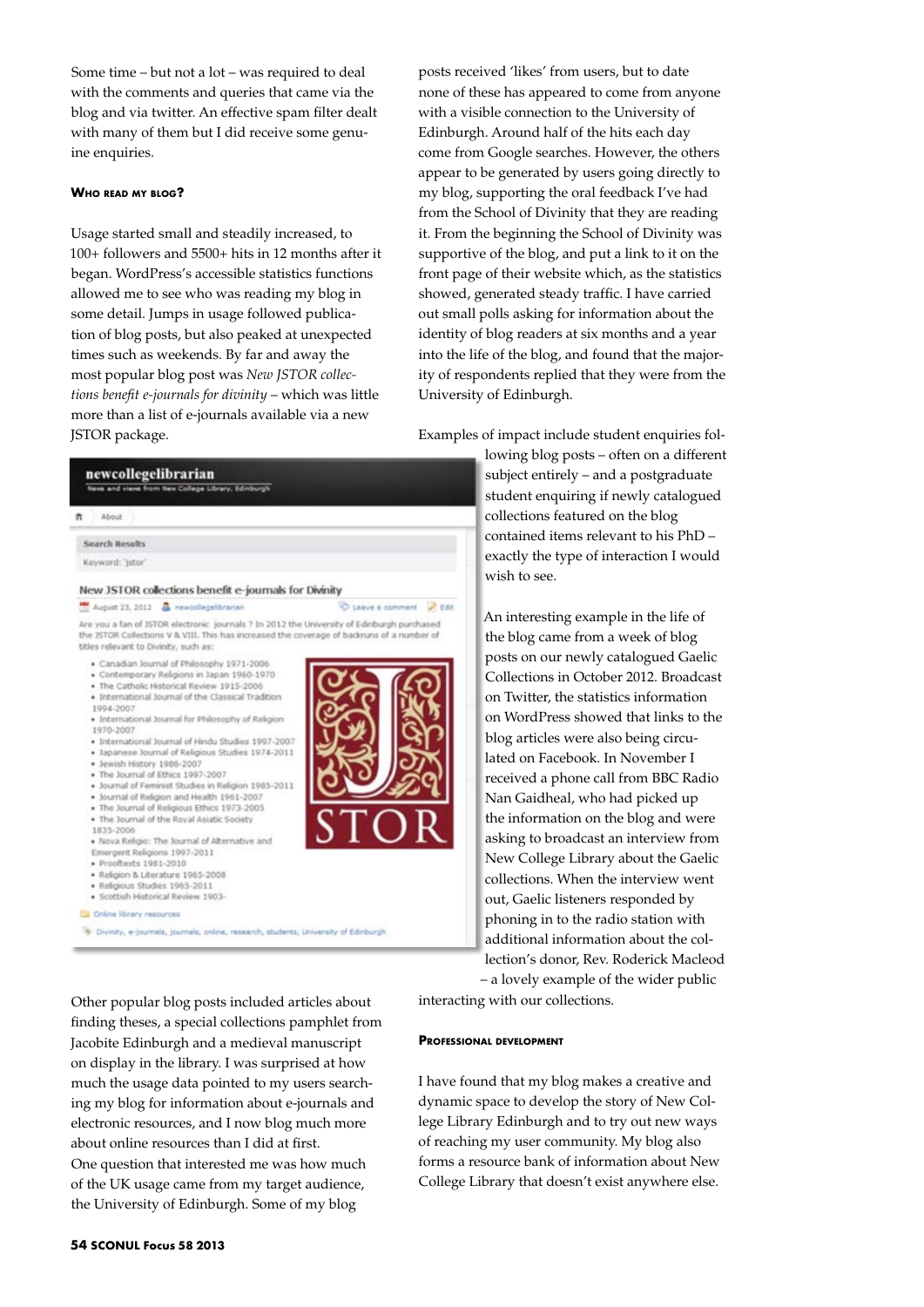

Stranack<sup>6</sup> talks about how 'social media tools can provide the foundation for building your personal learning network', and I have found that Twitter, in particular, can be great for connecting with other librarians and for broadening horizons, and making links with other sectors. New College Library holds significant archive collections, and the tweets for funding calls from grant funding bodies for archive projects that have come my way have spurred me on to explore archive projects. I've learned that interacting in Twitter by retweeting is a quick and easy way to stay active in social media and helps to build your profile by telling others what you're interested in. I've found that even my small amount of dabbling in Twitter has turned up a few pearls of useful information to be shared on the ebb and flow of the social media tide.

## **Impact: one year on**

My blog has now been active for one calendar year. I would call it a modest success so far, as it has met my aim for it to be a more dynamic newsletter for the Edinburgh Divinity community. One of the things I like about blogging is that my posts have a life far beyond their first appearance – the internet search traffic means that even the very first posts I made are still being picked up and read. For me, this retrospective blog life increases the value of the time spent writing it. My blog gives me a digital visibility – an advantage, as I am rarely visible in the library on an issue or reference desk. I also like the fact that I control the parameters of the blog, such as how much and when I post. While the blog has not attracted a huge following, if it were only being read by the 35 members of the School of Divinity staff it would have achieved a large part of my aim. But it has done much more. My use of Twitter has been successful in not only broadcasting my content (and hopefully putting that content where my users are) but also making connections with other librarians and with other staff at the University of Edinburgh. It would be interesting to develop more two-way social interaction via the different social media, as I can see there's been more telling than talking from me so far. I have also,

to date, avoided using Facebook for work purposes, but it may be that it is a more effective way to reach the student community. We'll see …

## **References**

- 1 OCLC, 2012. *A snapshot of priorities & perspectives: UK Academic Libraries*. [Online] Available at: http://www.oclc.org/reports/ uk-libraries/214758ukb-A-Member-Communication-Survey-Report-UK-academic.pdf [Accessed 25 February 2013]
- 2 University of Edinburgh. *Social Media Guidelines* [2012]. University of Edinburgh. [Online] Available at: http://www.ed.ac.uk/ schools-departments/website-programme/ training-support/guidelines-resources/ social-media [Accessed 29 April 2013]